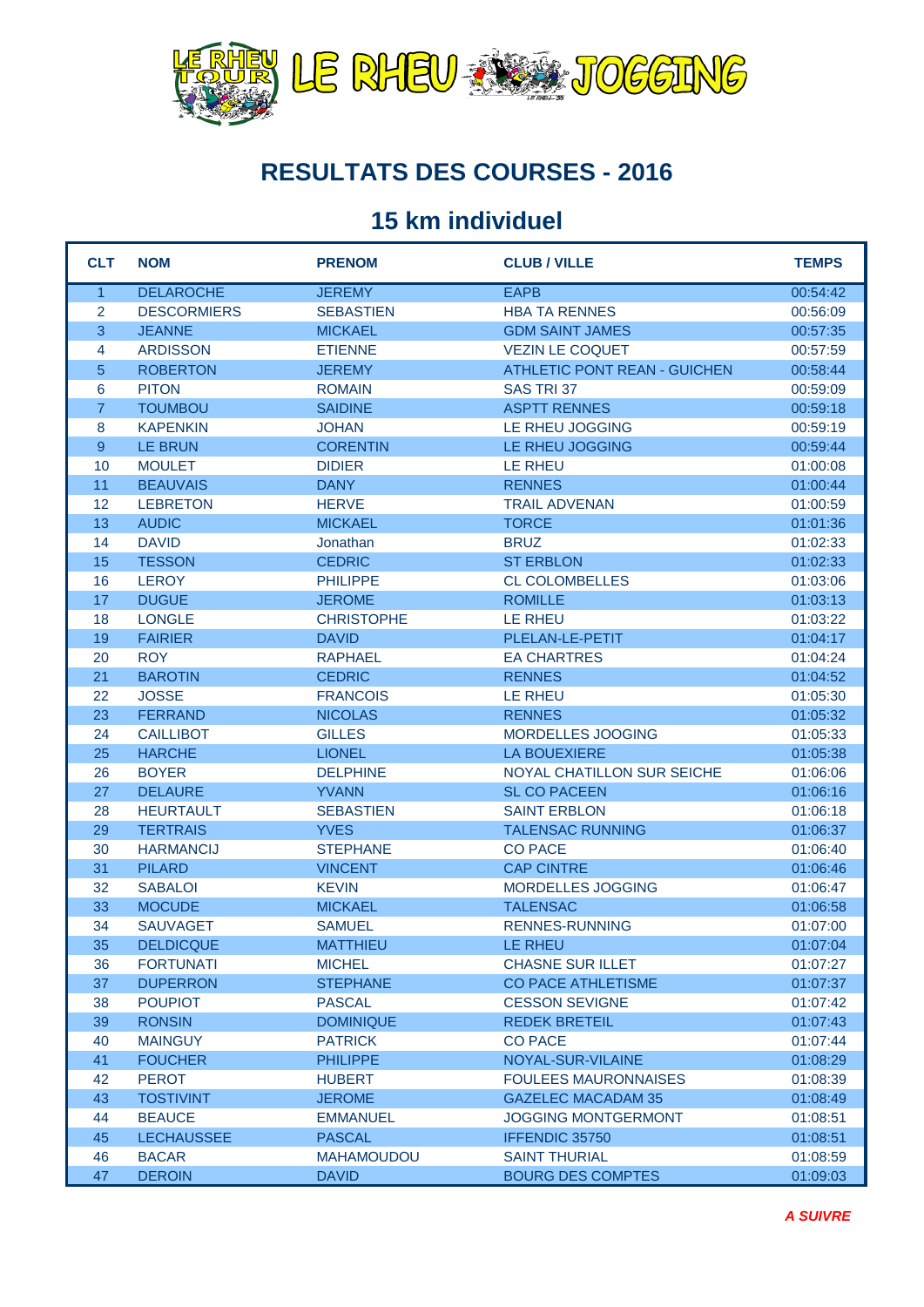| <b>CLT</b> | <b>NOM</b>         | <b>PRENOM</b>        | <b>CLUB / VILLE</b>             | <b>TEMPS</b> |
|------------|--------------------|----------------------|---------------------------------|--------------|
| 48         | <b>CHATEL</b>      | <b>STEPHANE</b>      | <b>VEZIN</b>                    | 01:09:03     |
| 49         | <b>GAGEOT</b>      | <b>FRANCK</b>        | <b>COURIR A VEZIN</b>           | 01:09:19     |
| 50         | <b>LE MOIGNIC</b>  | <b>FABRICE</b>       | <b>BRUZ</b>                     | 01:09:25     |
| 51         | <b>BENZERARA</b>   | <b>JACQUES</b>       | <b>US SAINT GILLES</b>          | 01:09:25     |
| 52         | <b>PERRON</b>      | <b>GERARD</b>        | MORDELLES JOGGING               | 01:09:30     |
| 53         | <b>CHAYOOUX</b>    | <b>Kevin</b>         | <b>MELESSE</b>                  | 01:09:33     |
| 54         | <b>CHAUVIERE</b>   | <b>BENOIT</b>        | <b>PACE</b>                     | 01:09:35     |
| 55         | <b>RABASTE</b>     | <b>DAVID</b>         | <b>BROCELIANDE AVENTURE 35</b>  | 01:09:39     |
| 56         | <b>ANDRE</b>       | <b>SEBASTIEN</b>     | <b>COURIR A VEZIN</b>           | 01:09:42     |
| 57         | <b>BROSSAULT</b>   | <b>CHRISTOPHE</b>    | <b>ARGENTRE DU PLESSIS</b>      | 01:09:55     |
| 58         | <b>CROSNIER</b>    | <b>PIERRE</b>        | <b>GUICHEN</b>                  | 01:09:56     |
| 59         | <b>LESAGE</b>      | <b>CHRISTOPHE</b>    | <b>LES GUIBOLLES BREALAISES</b> | 01:10:01     |
| 60         | <b>MOREAU</b>      | <b>BRICE</b>         | <b>JOG'BRUZ</b>                 | 01:10:01     |
| 61         | <b>MEDJDOUB</b>    | <b>MICKAEL</b>       | <b>LE RHEU</b>                  | 01:10:11     |
| 62         | <b>DALIBARD</b>    | <b>CHRISTIAN</b>     | <b>OA35</b>                     | 01:10:11     |
| 63         | <b>GUYON</b>       | <b>TONY</b>          | <b>LE RHEU</b>                  | 01:10:15     |
| 64         | <b>LANGRUME</b>    | <b>CHRISTOPHE</b>    | LE RHEU                         | 01:10:20     |
| 65         | <b>URVOY</b>       | <b>SANDRINE</b>      | <b>BREAL SOUS MONTFORT</b>      | 01:10:37     |
| 66         | <b>BURET</b>       | <b>GAETAN</b>        | <b>LE VERGER</b>                | 01:10:38     |
| 67         | <b>ARTHUR</b>      | <b>VINCENT</b>       | <b>PACE</b>                     | 01:10:50     |
| 68         | <b>POUPIOT</b>     | <b>CHRISTOPHE</b>    | <b>RENNES</b>                   | 01:11:06     |
| 69         | <b>LEBRET</b>      | Valérie              | <b>VEZIN LE COQUET</b>          | 01:11:06     |
| 70         | <b>PASQUIER</b>    | <b>HERVE</b>         | <b>RENNES</b>                   | 01:11:08     |
| 71         | <b>LEBRETON</b>    | <b>LIONEL</b>        | EA CHARTRES DE BRETAGNE         | 01:11:08     |
| 72         | <b>BACHELOT</b>    | <b>JORDAN</b>        | <b>NOYAL CHATILLON</b>          | 01:11:09     |
| 73         | <b>LECHAUX</b>     | <b>DIDIER</b>        | <b>PACE</b>                     | 01:11:14     |
| 74         | <b>VETIER</b>      | <b>FABRICE</b>       | <b>LIEURON</b>                  | 01:11:16     |
| 75         | <b>CHEVALIER</b>   | <b>NICOLAS</b>       | <b>CHATILLON EN VENDELAIS</b>   | 01:11:20     |
| 76         | <b>KERLEROUX</b>   | <b>ERWAN</b>         | <b>BETTON</b>                   | 01:11:21     |
| 77         | <b>CHOUISNARD</b>  | Olivier              | <b>LE RHEU</b>                  | 01:11:24     |
| 78         | <b>PERRIN</b>      | <b>MICKAEL</b>       | <b>BETTON</b>                   | 01:11:38     |
| 79         | <b>ROMFORT</b>     | <b>MARC</b>          | <b>JOGGING MONTGERMONT</b>      | 01:11:41     |
| 80         | <b>DESCORMIERS</b> | <b>MICKAEL</b>       | <b>LE RHEU</b>                  | 01:12:01     |
| 81         | <b>SEGALOU</b>     | <b>JULIEN</b>        | <b>RENNES</b>                   | 01:12:01     |
| 82         | <b>CRUAUD</b>      | <b>YVES</b>          | LES PIEDS S'EN MELENT           | 01:12:02     |
| 83         | LE BOURDAIS        | <b>JEROME</b>        | <b>GEVEZE C'EST LE PIED</b>     | 01:12:09     |
| 84         | <b>BELLION</b>     | <b>JEAN-BAPTISTE</b> | <b>CAP CINTRE</b>               | 01:12:11     |
| 85         | <b>BREHIER</b>     | <b>MATTHIEU</b>      | <b>RENNES</b>                   | 01:12:23     |
| 86         | <b>BOURCIER</b>    | <b>FREDERIC</b>      | <b>RENNES</b>                   | 01:12:23     |
| 87         | LE BAS             | <b>TANGUY</b>        | <b>BREAL SOUS MONTFORT</b>      | 01:12:29     |
| 88         | <b>FAUDE</b>       | <b>MICKAEL</b>       | <b>L'HERMITAGE</b>              | 01:12:39     |
| 89         | <b>JOSSE</b>       | <b>JEAN LUC</b>      | <b>US ST GILLES</b>             | 01:12:45     |
| 90         | <b>METRAL</b>      | <b>NICOLAS</b>       | <b>COURIR A PLUNERET</b>        | 01:12:56     |
| 91         | <b>CLAVERIE</b>    | <b>JACQUES</b>       | <b>BRUZ ATLHETISME</b>          | 01:13:02     |
| 92         | <b>HEURTE</b>      | <b>PHILIPPE</b>      | <b>CESSON SEVIGNE</b>           | 01:13:07     |
| 93         | <b>AMICE</b>       | <b>DIDIER</b>        | PLEUMELEUC PLEUM RUN            | 01:13:12     |
| 94         | <b>CAILLIBOT</b>   | <b>DENIS</b>         | <b>ENDURANCE SHOP RENNES</b>    | 01:13:15     |
| 95         | <b>GUITTON</b>     | <b>LIONEL</b>        | <b>RENNES</b>                   | 01:13:15     |
| 96         | <b>HUSSARD</b>     | <b>SEBASTIEN</b>     | LE RHEU                         | 01:13:18     |
| 97         | <b>BOURDOIS</b>    | <b>FRANCOIS</b>      | <b>ROMILLE</b>                  | 01:13:22     |
| 98         | <b>BOULOGNE</b>    | <b>KEVIN</b>         | <b>BETTON</b>                   | 01:13:46     |
| 99         | <b>MENARD</b>      | <b>CHRISTOPHE</b>    | <b>JOGGING MONTGERMONT</b>      | 01:13:59     |
| 100        | <b>HAMON</b>       | <b>PASCAL</b>        | <b>JOGGING MONTGERMONT</b>      | 01:14:11     |
| 101        | <b>POIDEVIN</b>    | <b>PHILIPPE</b>      | <b>MONTGERMONT</b>              | 01:14:11     |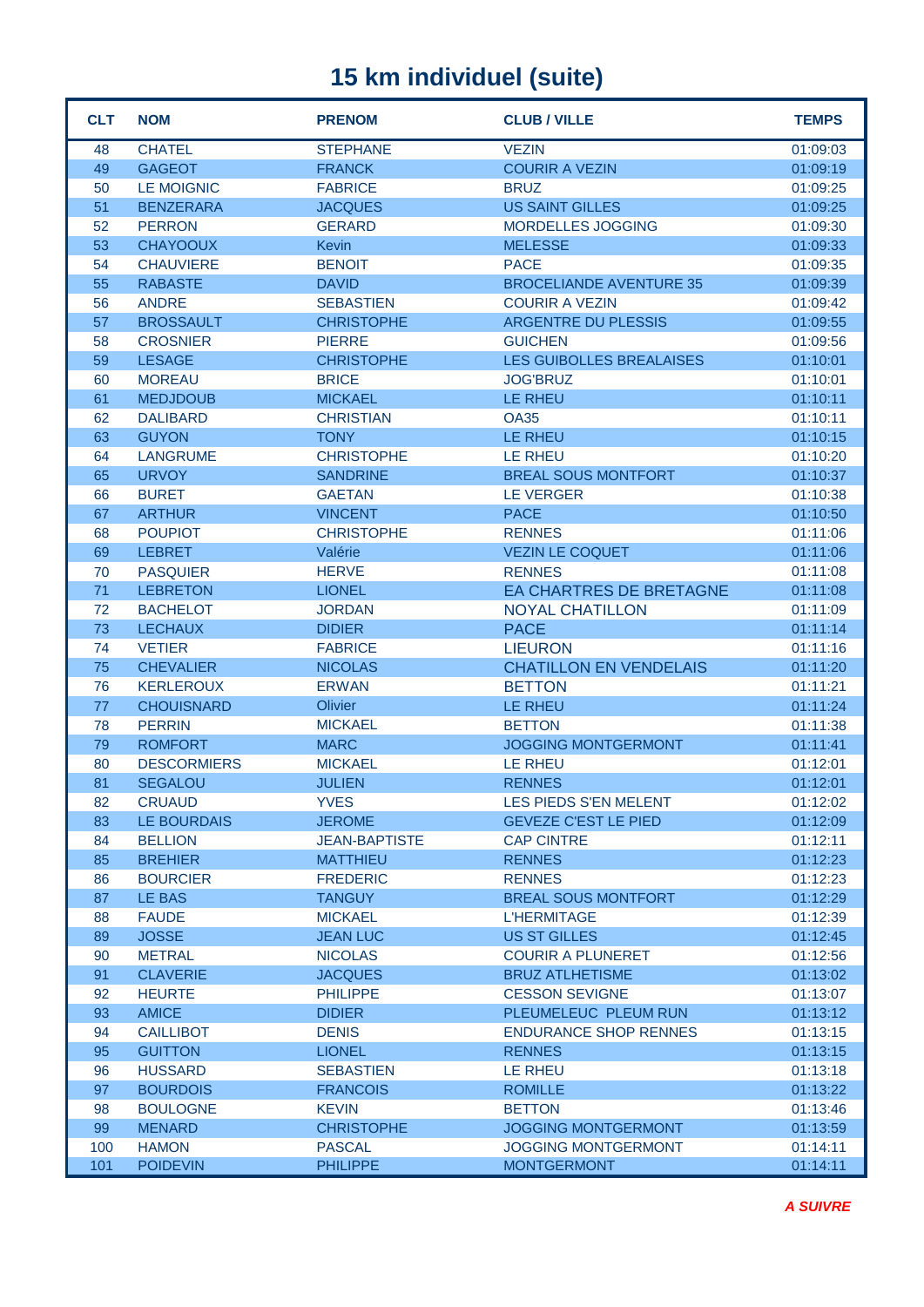| <b>CLT</b> | <b>NOM</b>        | <b>PRENOM</b>        | <b>CLUB / VILLE</b>           | <b>TEMPS</b> |
|------------|-------------------|----------------------|-------------------------------|--------------|
| 102        | <b>THOMAS</b>     | <b>KEVIN</b>         | <b>VERN SUR SEICHE</b>        | 01:14:14     |
| 103        | <b>RENOUVEL</b>   | <b>EMMANUELLE</b>    | <b>COURIR A VEZIN</b>         | 01:14:14     |
| 104        | <b>LEROY</b>      | <b>JACQUES</b>       | <b>QUIBERON TRIATHLON</b>     | 01:14:25     |
| 105        | <b>LEBELTEL</b>   | <b>DAMIEN</b>        | <b>AS PLEUMELEUC</b>          | 01:14:30     |
| 106        | <b>BOCAHU</b>     | <b>JEAN-PIERRE</b>   | <b>US SAINT-GILLES</b>        | 01:14:36     |
| 107        | <b>DEROLLEZ</b>   | <b>JEAN BAPTISTE</b> | <b>MORDELLES</b>              | 01:14:39     |
| 108        | <b>JOLIVEAU</b>   | <b>PHILIPPE</b>      | <b>CAP CINTRE</b>             | 01:14:39     |
| 109        | <b>GUYOT</b>      | <b>JEAN CLAUDE</b>   | <b>MORDELLES</b>              | 01:14:41     |
| 110        | <b>STEPHAN</b>    | <b>ALAIN</b>         | <b>BA35</b>                   | 01:14:42     |
| 111        | <b>ANNEIX</b>     | <b>THIERRY</b>       | <b>BETTON</b>                 | 01:14:42     |
| 112        | <b>STEPHAN</b>    | <b>FABIENNE</b>      | <b>COP PACE ATHLETISME</b>    | 01:14:43     |
| 113        | <b>SOURDAIN</b>   | Romain               | <b>TALENSAC RUNNING</b>       | 01:14:48     |
| 114        | <b>RABEAU</b>     | <b>JEAN CLAUDE</b>   | <b>AZE</b>                    | 01:14:53     |
| 115        | <b>LOUIS</b>      | <b>JEAN-CLAUDE</b>   | <b>COURIR A CHANTEPIE</b>     | 01:14:59     |
| 116        | <b>DAVID</b>      | <b>CHRISTOPHE</b>    | <b>REDEK BRETEIL</b>          | 01:15:01     |
| 117        | LE DEIST          | <b>JEAN-FRANCOIS</b> | LE RHEU JOGGING               | 01:15:05     |
| 118        | <b>LE MOIGN</b>   | <b>GURVAN</b>        | LE RHEU                       | 01:15:06     |
| 119        | <b>DELAHAYE</b>   | <b>PATRICK</b>       | <b>AS ROMILLE</b>             | 01:15:07     |
| 120        | <b>PAUTONNIER</b> | <b>PHILIPPE</b>      | LES GUIBOLLES BREALAISES      | 01:15:18     |
| 121        | <b>DELAUNAY</b>   | <b>DAVID</b>         | <b>CINTRE</b>                 | 01:15:24     |
| 122        | <b>PLAIRE</b>     | <b>CLAUDIE</b>       | <b>AC DRAVEIL</b>             | 01:15:47     |
| 123        | <b>ENGEL</b>      | <b>PATRICK</b>       | 35590 L HERMITAGE             | 01:15:47     |
| 124        | <b>TEXIER</b>     | <b>MIKAEL</b>        | <b>COP ATHLE PACE</b>         | 01:16:11     |
| 125        | <b>DUPOIRIER</b>  | <b>PASCAL</b>        | NOYAL CHATILLON SUR SEICHE    | 01:16:16     |
| 126        | <b>RENAULT</b>    | <b>KEVIN</b>         | <b>ST GILLES</b>              | 01:16:16     |
| 127        | <b>BOGARD</b>     | <b>ALAIN</b>         | <b>L'HERMITAGE</b>            | 01:16:23     |
| 128        | <b>BOURGEOIS</b>  | <b>PASCAL</b>        | <b>HAC FOOTBALL</b>           | 01:16:23     |
| 129        | <b>ESNAULT</b>    | <b>STEPHANE</b>      | <b>RENNES</b>                 | 01:16:28     |
| 130        | <b>ELEOUET</b>    | <b>REMI</b>          | LES GUIBOLLES BREALAISES      | 01:16:33     |
| 131        | <b>MARMOL</b>     | Dominique            | <b>BAIN DE BRETAGNE</b>       | 01:16:37     |
| 132        | <b>GAUDIN</b>     | <b>ANTONI</b>        | <b>SAINT AUBIN DU CORMIER</b> | 01:16:43     |
| 133        | <b>CHUPEAU</b>    | <b>BERTRAND</b>      | <b>RENNES</b>                 | 01:16:43     |
| 134        | <b>CLOUET</b>     | <b>THIERRY</b>       | <b>LE RHEU</b>                | 01:16:44     |
| 135        | <b>MONTAGNE</b>   | <b>AURORE</b>        | <b>RENNES</b>                 | 01:16:48     |
| 136        | <b>GUEGAN</b>     | <b>YOANN</b>         | <b>NOYAL CHATILLON</b>        | 01:16:53     |
| 137        | <b>DAVID</b>      | <b>LAURENT</b>       | LES GUIBOLLES BREALAISES      | 01:16:54     |
| 138        | <b>DELATOUCHE</b> | <b>DENISE</b>        | <b>TALENSAC RUNNING</b>       | 01:16:55     |
| 139        | <b>ROCHE</b>      | <b>OLIVIER</b>       | <b>VBG</b>                    | 01:16:58     |
| 140        | <b>BRIAND</b>     | <b>ALEXANDRE</b>     | <b>PACE</b>                   | 01:17:14     |
| 141        | HO                | <b>DANIEL</b>        | <b>CHAVAGNE</b>               | 01:17:17     |
| 142        | <b>CAROFF</b>     | <b>GAEL</b>          | <b>US SAINT-GILLES</b>        | 01:17:21     |
| 143        | <b>VERGER</b>     | <b>FRANCK</b>        | <b>PACE</b>                   | 01:17:25     |
| 144        | <b>COLLET</b>     | <b>MICKAEL</b>       | <b>TALENSAC</b>               | 01:17:36     |
| 145        | <b>VASSEUR</b>    | <b>YANNICK</b>       | <b>ST GILLES</b>              | 01:17:38     |
| 146        | <b>NICOLE</b>     | <b>DAVID</b>         | <b>ACIGNE</b>                 | 01:17:39     |
| 147        | LE CUNFF          | <b>NICOLAS</b>       | LE RHEU JOGGING               | 01:17:49     |
| 148        | <b>BELLEC</b>     | <b>ANNE</b>          | LE RHEU JOGGING               | 01:17:49     |
| 149        | <b>STENNOU</b>    | <b>SERGE</b>         | <b>OUEST ATHLETISME 35</b>    | 01:17:50     |
| 150        | <b>PELARD</b>     | <b>FABRICE</b>       | <b>PAIMPONT</b>               | 01:18:07     |
| 151        | <b>PITOLLET</b>   | <b>JEAN-PHILIPPE</b> | <b>PONT PEAN</b>              | 01:18:10     |
| 152        | <b>SOUFFLEUX</b>  | <b>CHANTAL</b>       | <b>LAILLE</b>                 | 01:18:10     |
| 153        | <b>DINE</b>       | <b>JEAN LUC</b>      | <b>SAINT MEEN LE GRAND</b>    | 01:18:10     |
| 154        | <b>GROLLEAU</b>   | <b>PATRICK</b>       | <b>SAINT THURIAL</b>          | 01:18:19     |
| 155        | <b>GERMAIN</b>    | <b>ERWAN</b>         | <b>CINTRE</b>                 | 01:18:22     |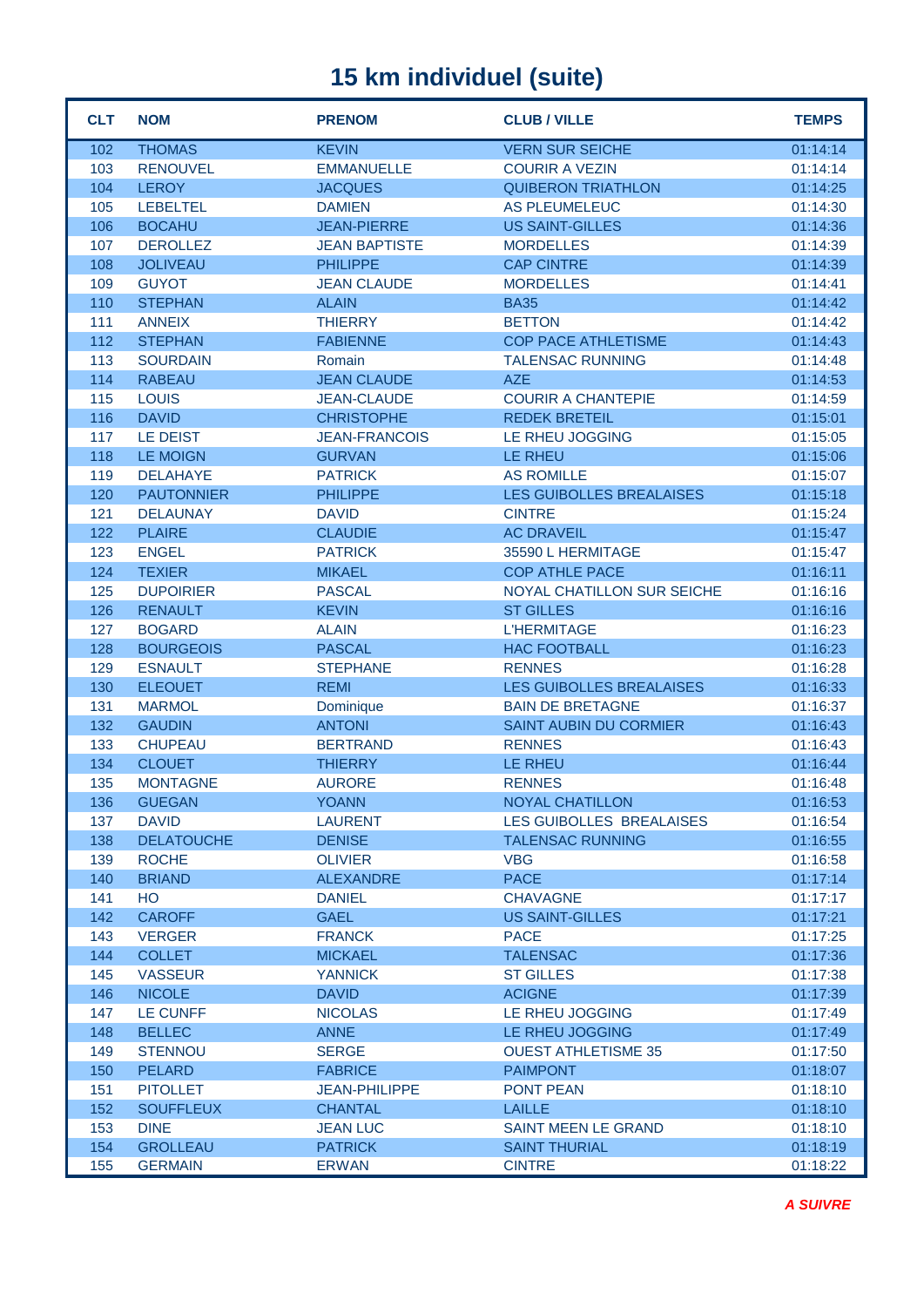| <b>CLT</b> | <b>NOM</b>                          | <b>PRENOM</b>                          | <b>CLUB / VILLE</b>               | <b>TEMPS</b>         |
|------------|-------------------------------------|----------------------------------------|-----------------------------------|----------------------|
| 156        | <b>LESNE</b>                        | <b>BRUNO</b>                           | LE RHEU                           | 01:18:25             |
| 157        | <b>SIMON</b>                        | <b>JEAN-FRANCOIS</b>                   | <b>GALOUPAT</b>                   | 01:18:37             |
| 158        | <b>GOUSSARD</b>                     | <b>GILLES</b>                          | <b>JOGGING MONTGERMONT</b>        | 01:18:56             |
| 159        | <b>GORRE</b>                        | <b>EMILE</b>                           | <b>ST GILLES</b>                  | 01:18:59             |
| 160        | <b>CATROU</b>                       | <b>STEPHANE</b>                        | <b>LA CAP NATURE</b>              | 01:19:05             |
| 161        | <b>GABILLET</b>                     | <b>GILLES</b>                          | <b>GALOUPAT</b>                   | 01:19:05             |
| 162        | <b>GUILLOTIN</b>                    | <b>NICOLAS</b>                         | <b>LES GUIBOLLES</b>              | 01:19:13             |
| 163        | <b>LUGAND</b>                       | <b>BENOIT</b>                          | <b>RETIERS</b>                    | 01:19:17             |
| 164        | <b>EMERY</b>                        | <b>SOIZIC</b>                          | <b>BEDEE</b>                      | 01:19:24             |
| 165        | <b>LHEREEC</b>                      | <b>FRANCK</b>                          | <b>LOUANNEC</b>                   | 01:19:33             |
| 166        | <b>GUIVARCH</b>                     | <b>ROSELYNE</b>                        | <b>CHARTRES DE BRETAGNE</b>       | 01:19:48             |
| 167        | <b>CHAYOUX</b>                      | <b>VIOLAINE</b>                        | <b>LE RHEU</b>                    | 01:19:56             |
| 168        | <b>LOGEAIS</b>                      | <b>STEPHANE</b>                        | <b>LE RHEU</b>                    | 01:19:56             |
| 169        | <b>JOUAUX</b>                       | <b>HUBERT</b>                          | <b>AGILE TALON</b>                | 01:20:11             |
| 170        | <b>LOYER</b>                        | <b>STEPHANE</b>                        | <b>RENNES</b>                     | 01:20:33             |
| 171        | <b>CHEVALLIER</b>                   | <b>RAPHAEL</b>                         | <b>BRIE</b>                       | 01:20:34             |
| 172        | <b>CHESNEL</b>                      | <b>ANNIE-LAURE</b>                     | MORDELLES JOGGING                 | 01:20:42             |
| 173        | <b>MACE</b>                         | Yoann                                  | <b>TALENSAC RUNNING</b>           | 01:20:44             |
| 174        | <b>PAIN</b>                         | <b>LAURENT</b>                         | NOYAL CHATILLON SUR SEICHE        | 01:20:50             |
| 175        | <b>HONORE</b>                       | <b>CHRISTELLE</b>                      | <b>EAPB</b>                       | 01:20:51             |
| 176        | <b>ROBERT</b>                       | <b>CHANTAL</b>                         | <b>LE RHEU</b>                    | 01:20:53             |
| 177        | <b>MACRI</b>                        | <b>FABRICE</b>                         | <b>CLAYES</b>                     | 01:21:45             |
| 178<br>179 | <b>OLIVIERI</b><br><b>LE POTIER</b> | <b>JEAN FRANCOIS</b><br><b>PATRICE</b> | <b>RENNES</b><br><b>MORDELLES</b> | 01:21:47<br>01:21:48 |
|            | <b>COEURDRAY</b>                    | <b>CATHERINE</b>                       | <b>EAPB</b>                       |                      |
| 180<br>181 | <b>MORDAN</b>                       | <b>REMY</b>                            | <b>RENNES</b>                     | 01:22:06<br>01:22:08 |
| 182        | LE COQ                              | <b>PHILIPPE</b>                        | <b>CHATEAUGIRON</b>               | 01:22:10             |
| 183        | <b>THIBOUST</b>                     | <b>SANDRINE</b>                        | E A CHARTRES DE BRETAGNE          | 01:22:11             |
| 184        | <b>COLLIAUX</b>                     | <b>HERVE</b>                           | <b>L'HERMITAGE</b>                | 01:22:11             |
| 185        | <b>GUILLANTON</b>                   | <b>MATHIEU</b>                         | <b>LE RHEU</b>                    | 01:22:23             |
| 186        | <b>MESNIL</b>                       | <b>MICHEL</b>                          | MORDELLES JOGGING                 | 01:22:24             |
| 187        | <b>BRUNO</b>                        | <b>BARBARA</b>                         | <b>OA35</b>                       | 01:22:27             |
| 188        | <b>DUGUE</b>                        | <b>JOSIANE</b>                         | MORDELLES JOGGING                 | 01:22:31             |
| 189        | <b>MOISAN</b>                       | <b>DAVID</b>                           | <b>LE RHEU</b>                    | 01:22:36             |
| 190        | <b>GABORIT</b>                      | <b>CEDRIC</b>                          | <b>PORNIC</b>                     | 01:22:40             |
| 191        | <b>LEBORGNE</b>                     | <b>HENRI</b>                           | <b>TALENSAC RUNNING</b>           | 01:22:50             |
| 192        | <b>DESSAUGE</b>                     | <b>ELISE</b>                           | <b>MONTFORT SUR MEU</b>           | 01:22:50             |
| 193        | <b>DESSAUGE</b>                     | <b>FREDERIC</b>                        | <b>MONTFORT SUR MEU</b>           | 01:22:52             |
| 194        | <b>GUILLEMOT</b>                    | <b>EMMANUEL</b>                        | <b>CABINET GUILLEMOT</b>          | 01:22:52             |
| 195        | <b>VANQUELEF</b>                    | <b>OLIVIER</b>                         | LE RHEU                           | 01:22:55             |
| 196        | <b>MOREAU</b>                       | <b>SYLVIE</b>                          | LE RHEU                           | 01:23:02             |
| 197        | <b>OWCZARSKI</b>                    | <b>CELINE</b>                          | OA CHAVAGNE35                     | 01:23:08             |
| 198        | <b>BOURASSEAU</b>                   | <b>NOLWENN</b>                         | <b>RENNES</b>                     | 01:23:11             |
| 199        | <b>PERRIN</b>                       | <b>JACQUES</b>                         | <b>OSSE SPORT NATURE</b>          | 01:23:23             |
| 200        | <b>MOCUDE</b>                       | <b>NELLY</b>                           | <b>TALENSAC RUNNING</b>           | 01:23:25             |
| 201        | <b>REPESSE</b>                      | <b>LAURENCE</b>                        | <b>TALENSAC RUNNING</b>           | 01:23:33             |
| 202        | <b>SAGLIO</b>                       | <b>THOMAS</b>                          | <b>RENNES</b>                     | 01:23:41             |
| 203        | <b>LESTE</b>                        | <b>PHILIPPE</b>                        | MORDELLES-JOGGING                 | 01:23:45             |
| 204        | <b>RIGOLE</b>                       | <b>Denis</b>                           | <b>COURIR A VEZIN</b>             | 01:23:54             |
| 205        | <b>PASQUIER</b>                     | <b>FRANCK</b>                          | <b>CAP CINTRE</b>                 | 01:23:56             |
| 206        | <b>FIOR</b>                         | <b>CLAIRE</b>                          | <b>COURIR A VEZIN</b>             | 01:24:03             |
| 207        | <b>FERRE</b>                        | <b>PIERRE</b>                          | <b>COURIR A VEZIN</b>             | 01:24:03             |
| 208        | <b>TRAVERS</b>                      | <b>THIERRY</b>                         | <b>VAL D'IZE</b>                  | 01:24:04             |
| 209        | <b>ORTIZ</b>                        | <b>DAVID</b>                           | LE RHEU                           | 01:24:07             |
| 210        | <b>JAN</b>                          | MARIE-HELENE                           | <b>CESSON-SEVIGNE</b>             | 01:24:23             |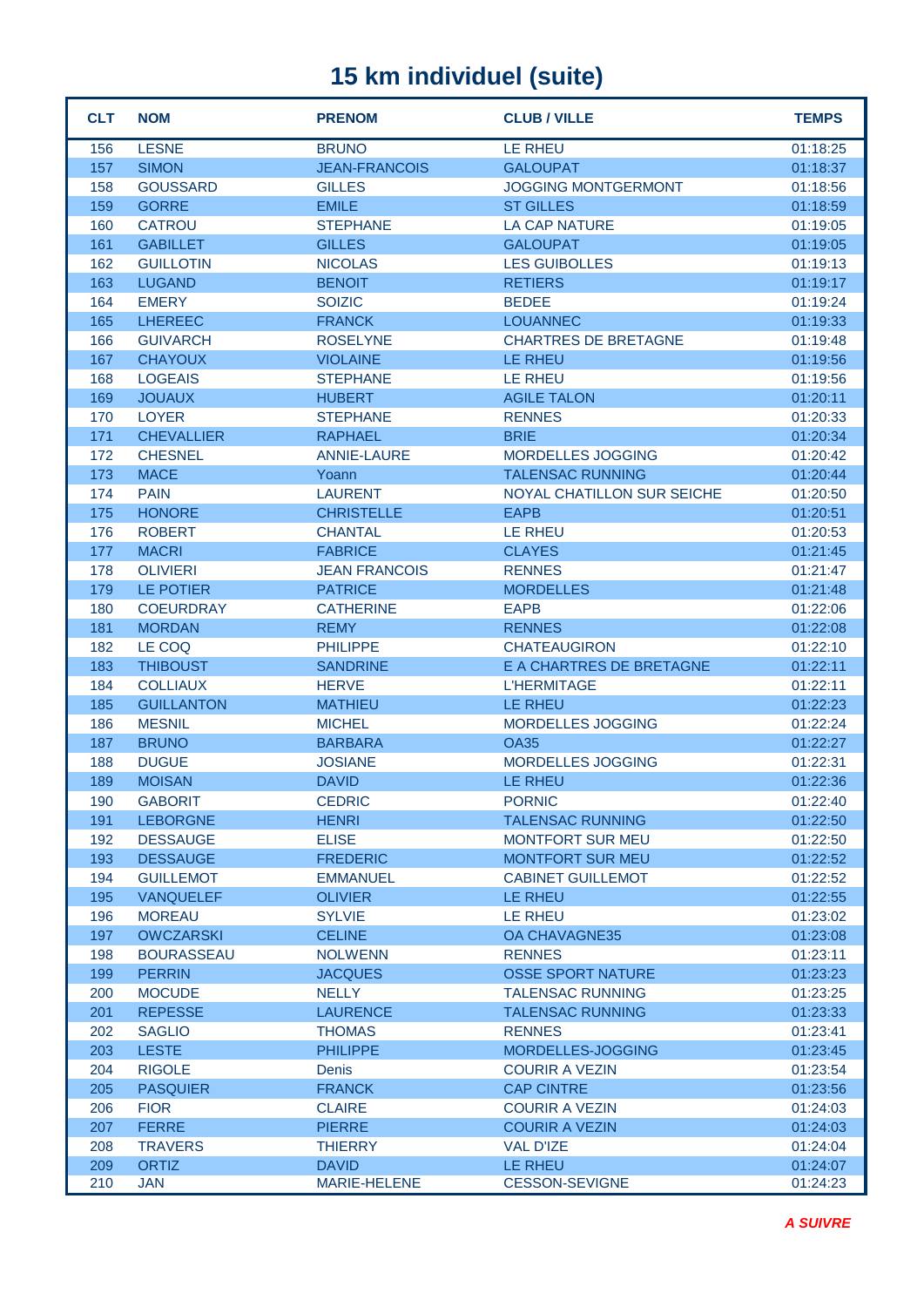| <b>CLT</b> | <b>NOM</b>         | <b>PRENOM</b>      | <b>CLUB / VILLE</b>                 | <b>TEMPS</b> |
|------------|--------------------|--------------------|-------------------------------------|--------------|
| 211        | <b>FORT</b>        | <b>ROMAIN</b>      | <b>LE RHEU</b>                      | 01:24:29     |
| 212        | <b>LOOTVOET</b>    | <b>ENGUERRAND</b>  | <b>COURIR A VEZIN</b>               | 01:24:31     |
| 213        | <b>JUMEL</b>       | <b>EDOUARD</b>     | <b>LA CAP NATURE</b>                | 01:24:43     |
| 214        | <b>PEDRONO</b>     | <b>PASCAL</b>      | <b>PACE</b>                         | 01:25:00     |
| 215        | <b>JUMEL</b>       | <b>STEPHANIE</b>   | <b>LA CAP NATURE</b>                | 01:25:00     |
| 216        | <b>LE MAUFF</b>    | <b>ALAIN</b>       | <b>CO PACE</b>                      | 01:25:01     |
| 217        | <b>ROHON</b>       | <b>BRUNO</b>       | <b>BETTON</b>                       | 01:25:23     |
| 218        | <b>ROHON</b>       | Olivier            | <b>CO PACE</b>                      | 01:25:24     |
| 219        | <b>CASANOVA</b>    | <b>FEDERICO</b>    | <b>RENNES</b>                       | 01:25:35     |
| 220        | <b>DE OLIVEIRA</b> | <b>SAMIRA</b>      | <b>RENNES</b>                       | 01:25:35     |
| 221        | <b>VILBOUX</b>     | Aurélien           | <b>RENNES</b>                       | 01:25:37     |
| 222        | <b>HOUZE</b>       | <b>BERTRAND</b>    | <b>OA35</b>                         | 01:25:53     |
| 223        | <b>PANCHEVRE</b>   | <b>PHILIPPE</b>    | LE RHEU                             | 01:26:04     |
| 224        | <b>HUBERT</b>      | <b>ISABELLE</b>    | <b>VEZIN LE COQUET</b>              | 01:26:08     |
| 225        | <b>ROSENBRUCH</b>  | <b>SEBASTIEN</b>   | <b>US ST GILLES</b>                 | 01:26:36     |
| 226        | <b>MOSSET</b>      | YANNICK MARCEL     | <b>CHALONNES</b>                    | 01:26:47     |
| 227        | <b>PONCY</b>       | <b>JEAN-LUC</b>    | <b>JOGGING LOISIRS ORGERES</b>      | 01:26:57     |
| 228        | <b>DENAIS</b>      | <b>PATRICK</b>     | PLELAN-LE-GRAND                     | 01:27:07     |
| 229        | <b>GUEGAN</b>      | <b>ERIC</b>        | <b>ACIGNE</b>                       | 01:27:16     |
| 230        | <b>LALLICAN</b>    | <b>HERVE</b>       | <b>RENNES</b>                       | 01:27:22     |
| 231        | <b>SANSON</b>      | <b>SANDRINE</b>    | <b>MORDELLES JOGGING</b>            | 01:27:23     |
| 232        | <b>FROT</b>        | <b>JEAN-NOEL</b>   | <b>CAP CINTRE</b>                   | 01:27:25     |
| 233        | <b>LANOUILLER</b>  | <b>MARC</b>        | <b>GAHARD</b>                       | 01:27:27     |
| 234        | LE BOUQUIN         | <b>LAURENCE</b>    | <b>MORDELLES JOGGING</b>            | 01:27:28     |
| 235        | <b>COLLIN</b>      | <b>GREGORY</b>     | <b>QUEVERT</b>                      | 01:27:39     |
| 236        | <b>DURAND</b>      | <b>ISABELLE</b>    | <b>MORDELLES JOGGING</b>            | 01:28:03     |
| 237        | DE BUCK            | <b>JEAN-YVES</b>   | <b>ACIGNE</b>                       | 01:28:03     |
| 238        | <b>MICHEL</b>      | <b>MARC</b>        | <b>CAP CINTRE</b>                   | 01:28:13     |
| 239        | <b>LE GOFF</b>     | <b>SYLVAIN</b>     | <b>L'HERMITAGE</b>                  | 01:28:30     |
| 240        | <b>DELAURE</b>     | <b>PATRICIA</b>    | <b>SL CO PACEEN</b>                 | 01:28:42     |
| 241        | <b>LE MARRE</b>    | <b>NATHALIE</b>    | <b>REDEK A BRETEIL</b>              | 01:29:01     |
| 242        | <b>BOIN</b>        | <b>TANGUY</b>      | <b>EA CHARTRES DE BRETAGNE</b>      | 01:30:16     |
| 243        | <b>THOMAS</b>      | <b>YANNICK</b>     | EA CHARTRES DE BRETAGNE             | 01:30:19     |
| 244        | <b>BREMOND</b>     | <b>MARIE-LAURE</b> | <b>MONTERFIL</b>                    | 01:30:20     |
| 245        | <b>DARIEL</b>      | <b>HONORE</b>      | <b>CHAVAGNE</b>                     | 01:30:21     |
| 246        | <b>FROMONT</b>     | Dominique          | <b>REDEK BRETEIL</b>                | 01:30:40     |
| 247        | <b>ROUSSEL</b>     | Jean-Philippe      | <b>REDEK BRETEIL</b>                | 01:30:40     |
| 248        | <b>ETEVE</b>       | <b>MARIE</b>       | LE RHEU                             | 01:30:46     |
| 249        | <b>FAZILLEAU</b>   | <b>VALERIE</b>     | <b>L'HERMITAGE</b>                  | 01:30:47     |
| 250        | <b>NIEPCERON</b>   | <b>FRANCOIS</b>    | <b>COURIR A PIED A SAINT-GILLES</b> | 01:31:11     |
| 251        | <b>FOSSE</b>       | <b>COLETTE</b>     | <b>OUEST ATHLETISME 35</b>          | 01:31:12     |
| 252        | <b>DANIEL</b>      | <b>SYLVIE</b>      | <b>OUEST ATHLETISME CHAVAGNE</b>    | 01:31:12     |
| 253        | <b>LOVINY</b>      | <b>CHRISTOPHE</b>  | <b>COURIR A VEZIN</b>               | 01:31:43     |
| 254        | <b>MOTTIN</b>      | <b>MARIE ANGE</b>  | LE RHEU                             | 01:31:47     |
| 255        | <b>MOTTIN</b>      | <b>ARNAUD</b>      | <b>LE RHEU</b>                      | 01:31:47     |
| 256        | LE PAGE            | <b>PHILIPPE</b>    | <b>L'HERMITAGE</b>                  | 01:32:25     |
| 257        | <b>DEGHORAIN</b>   | <b>HUGUES</b>      | <b>MONTGERMONT</b>                  | 01:32:47     |
| 258        | <b>DOLAIS</b>      | <b>MARIE-ROSE</b>  | <b>MONTFORT SUR MEU</b>             | 01:32:49     |
| 259        | <b>HERVE</b>       | <b>MARIE</b>       | LE RHEU                             | 01:32:50     |
| 260        | <b>POTTIER</b>     | <b>CHRISTOPHE</b>  | LE RHEU                             | 01:32:51     |
| 261        | <b>LANGRUME</b>    | <b>YAEL</b>        | LE RHEU                             | 01:32:59     |
| 262        | <b>RICHARD</b>     | <b>DENIS</b>       | LE RHEU                             | 01:33:58     |
| 263        | <b>COUEDIC</b>     | <b>FABIENNE</b>    | LE RHEU                             | 01:34:39     |
| 264        | <b>DUGAS</b>       | <b>MARTINE</b>     | ST JACQUES DE LA LANDES             | 01:34:48     |
| 265        | <b>KERBRAT</b>     | <b>LENAIG</b>      | <b>RENNES</b>                       | 01:34:51     |